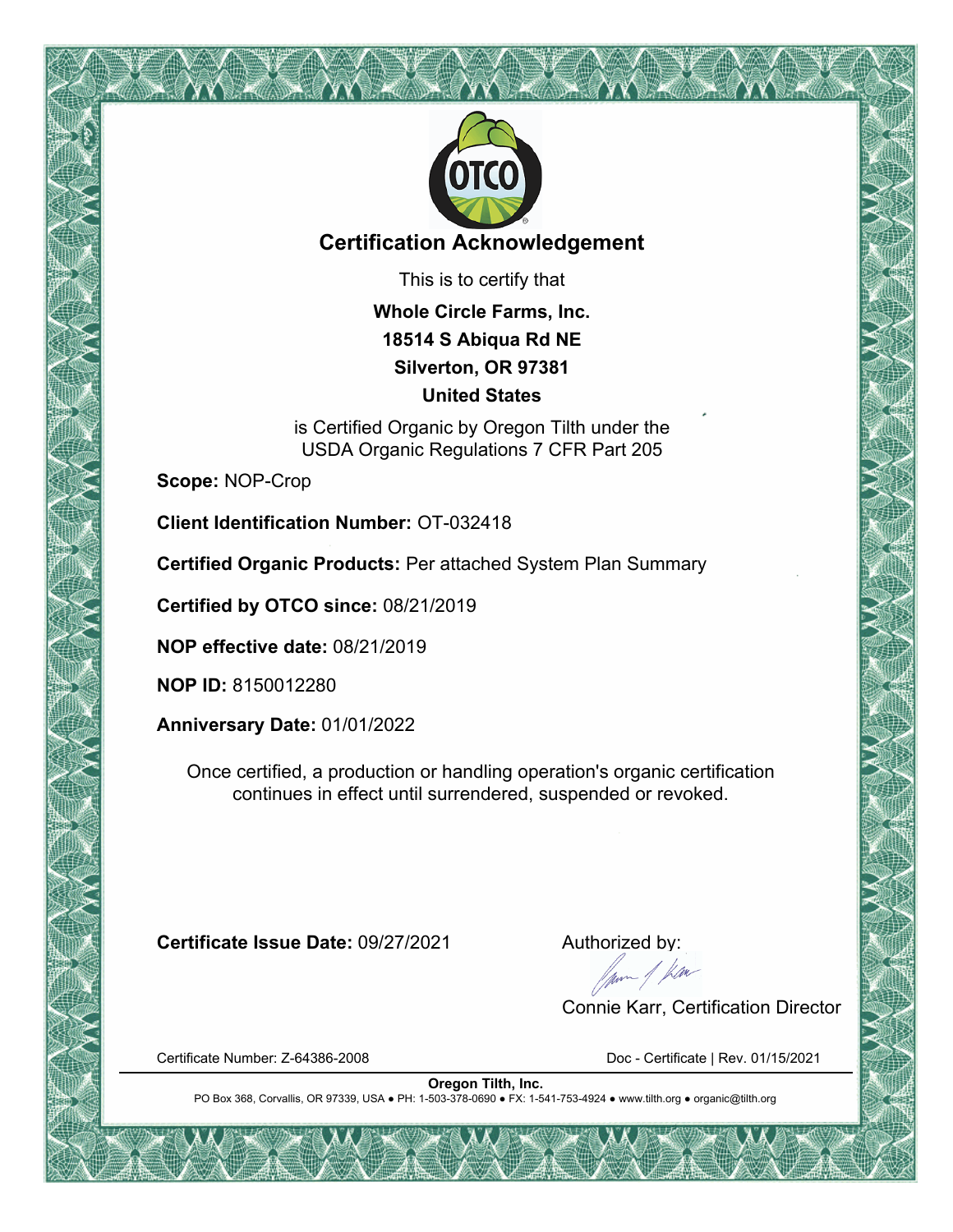

### **Certification Acknowledgement**

This is to certify that

**Whole Circle Farms, Inc. 18514 S Abiqua Rd NE Silverton, OR 97381 United States**

is declared by Oregon Tilth to be in compliance with the following standards / programs:

#### **Standard / Program Certification Period**

US/Canada Equivalence-Crop Compliant Since: 08/21/2019

*Products on the attached Organic System Plan Summary identified with compliance marks for US-Canada Equivalency are certified in accordance with the terms of the U.S. - Canada Organic Equivalency Arrangement.*

**Client Identification Number:** OT-032418

**NOP ID:** 8150012280

**Certified by OTCO since:** 8/21/2019 **NOP ID:** 8150012280<br> **Certificate Issue Date:** 09/27/2021 Connie Karr, Certification Director

Authorized by:

Certificate Number: Z-64386-2008 Doc - Certificate | Rev. 01/15/2021

**Oregon Tilth, Inc.**

PO Box 368, Corvallis, OR 97339, USA . PH: 1-503-378-0690 · FX: 1-541-753-4924 · www.tilth.org · organic@tilth.org